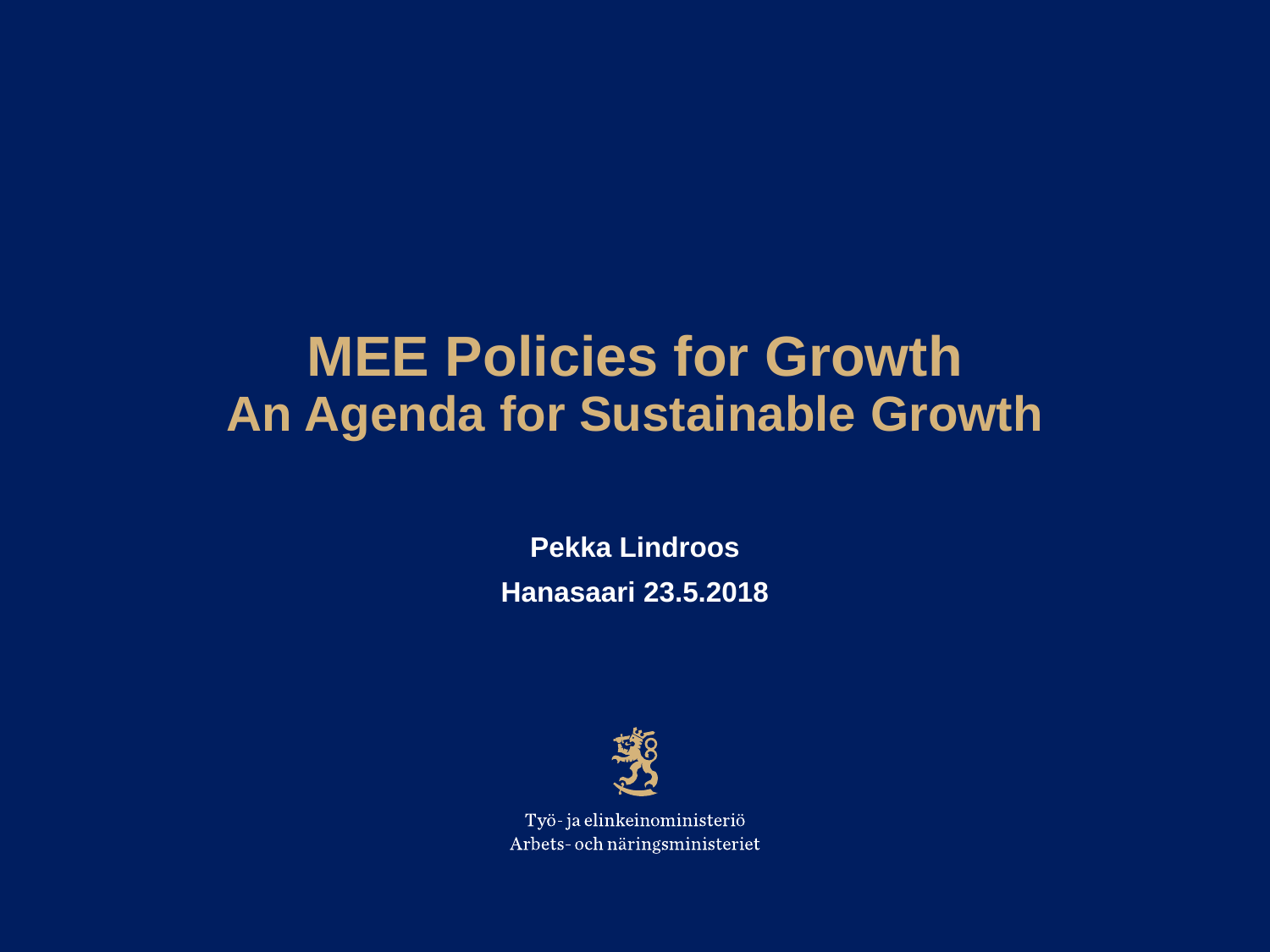### <span id="page-1-0"></span>**Growth challenge**

**In the next ten years Finland must grow nearly twice as fast as Sweden to bridge the gap that emerged after 2008.**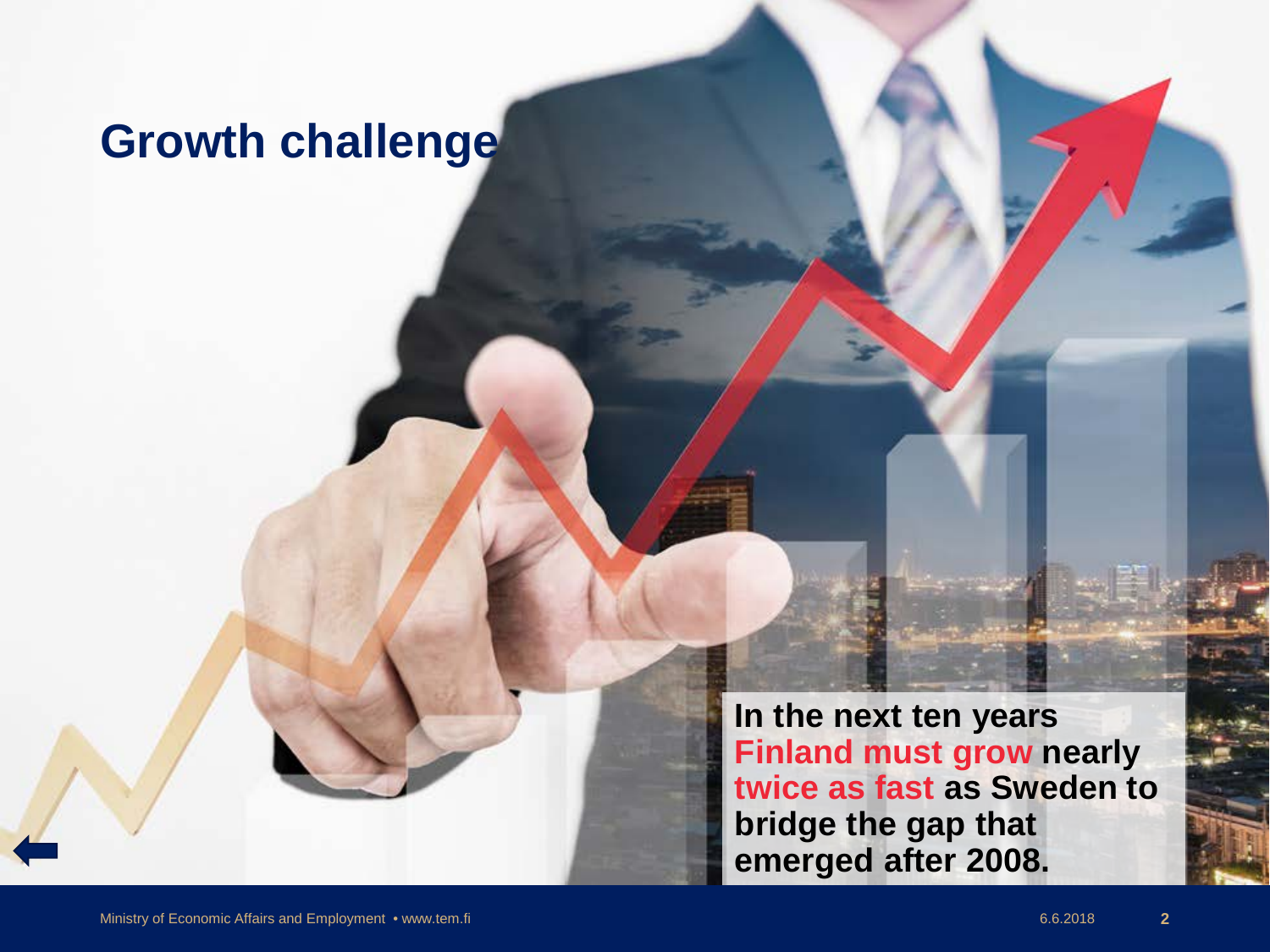## **The case for resilience**



**Comparison of impact of great recessions and crisis in Finland and Sweden**

|                   |  | Loss of GDP,<br>cumulative % from top year, |              | <b>Consumption loss,</b><br><b>Cumulative % from top year</b> |        |
|-------------------|--|---------------------------------------------|--------------|---------------------------------------------------------------|--------|
|                   |  | <b>Finland</b>                              | Sweden       | <b>Finland</b>                                                | Sweden |
| <b>WWI</b>        |  | 135                                         | 44           | 128                                                           | $\,6$  |
| 1930ies recession |  | 14                                          | $\mathbf{3}$ | 62                                                            | $-24$  |
| <b>WWII</b>       |  | 30                                          | 32           | 131                                                           | 74     |
| 1990ies recession |  | 48                                          | 14           | 56                                                            | 29     |
| 2009-2016         |  | 57                                          | $-6$         | $-5$                                                          | $-39$  |

Vesa Vihriälä Etla Näringslivets Forskningsinstitut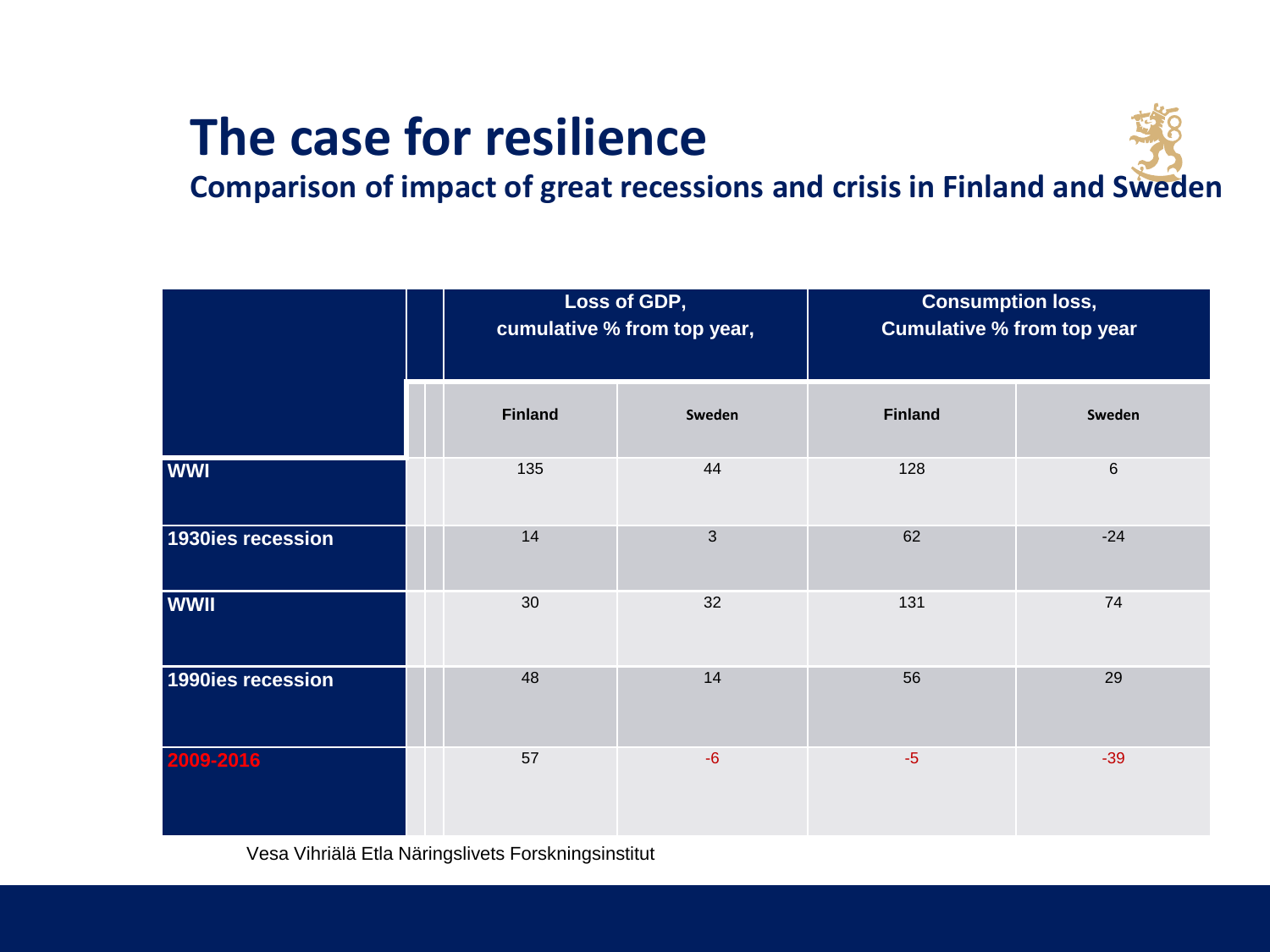## **Growth challenge imperative**

• **Sustainable growth in a common endeavour for the government, and not only for this one but for several succeeding this one.** 



- **It has dawned for most that there is no magic upswing that would fix the problem but a painfull structural adjustment process is needed**
- **All ministries have agreed to contribute**
- **The overall policy configuration has been enlarged to sustainable growth agenda**
- **MEAE carries the main responsibility for economic growth, and the government as a whole for the social and environmental dimensions**
- **This summary presentation will focus on economic growth**
- **Europe is central for our growth challenge**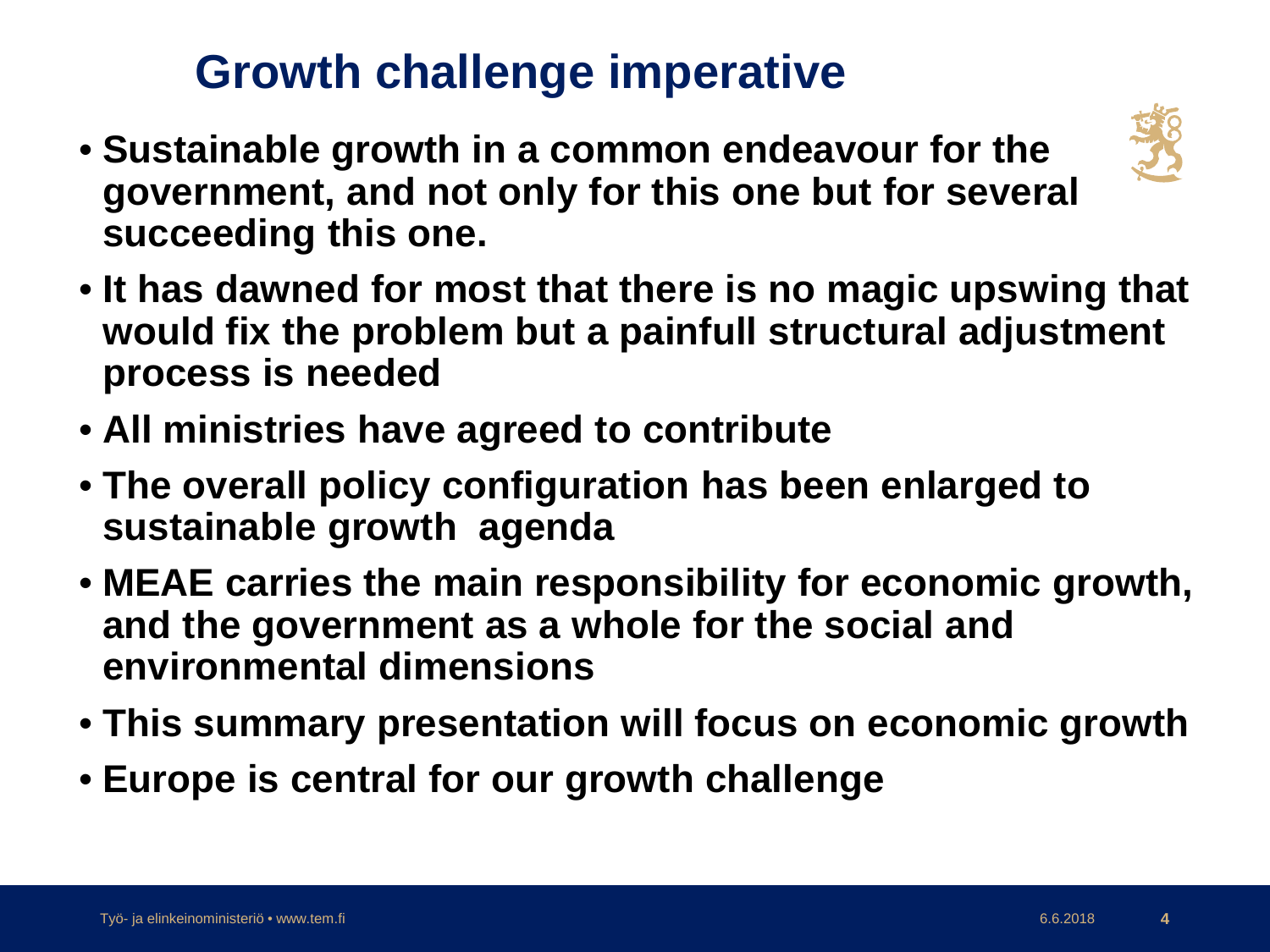## **[Growth policy in a nutshell](#page-1-0)**



**[Knowledge](#page-16-0)**

Science and business

• R&D&I investments

• Prevalence of technology

**Higher education** 

collaboration

#### Macroeconomic balance

- General government financial balance
	- Inflation
	- **Credit ratings**

#### **Markets**

- [Product and service](#page-10-0)  market
- [Labour market](#page-14-0)
- [Financial market](#page-15-0)

- Creation of new markets
- Market liberalisation
- Addressing market failures

G l

l

f

r

e s e

**Digitalisation ageing**

**Globalisation**

**Sustainable** 

**development and** 

**energy transition** 

#### **Urbanisation**

(private and public) • Ecosystem functioning • Innovations and their deployment • Creation of intangible value and development of value added Enabling infrastructure incl. road, energy and digital networks, basic education and healthcare, well-functioning institutions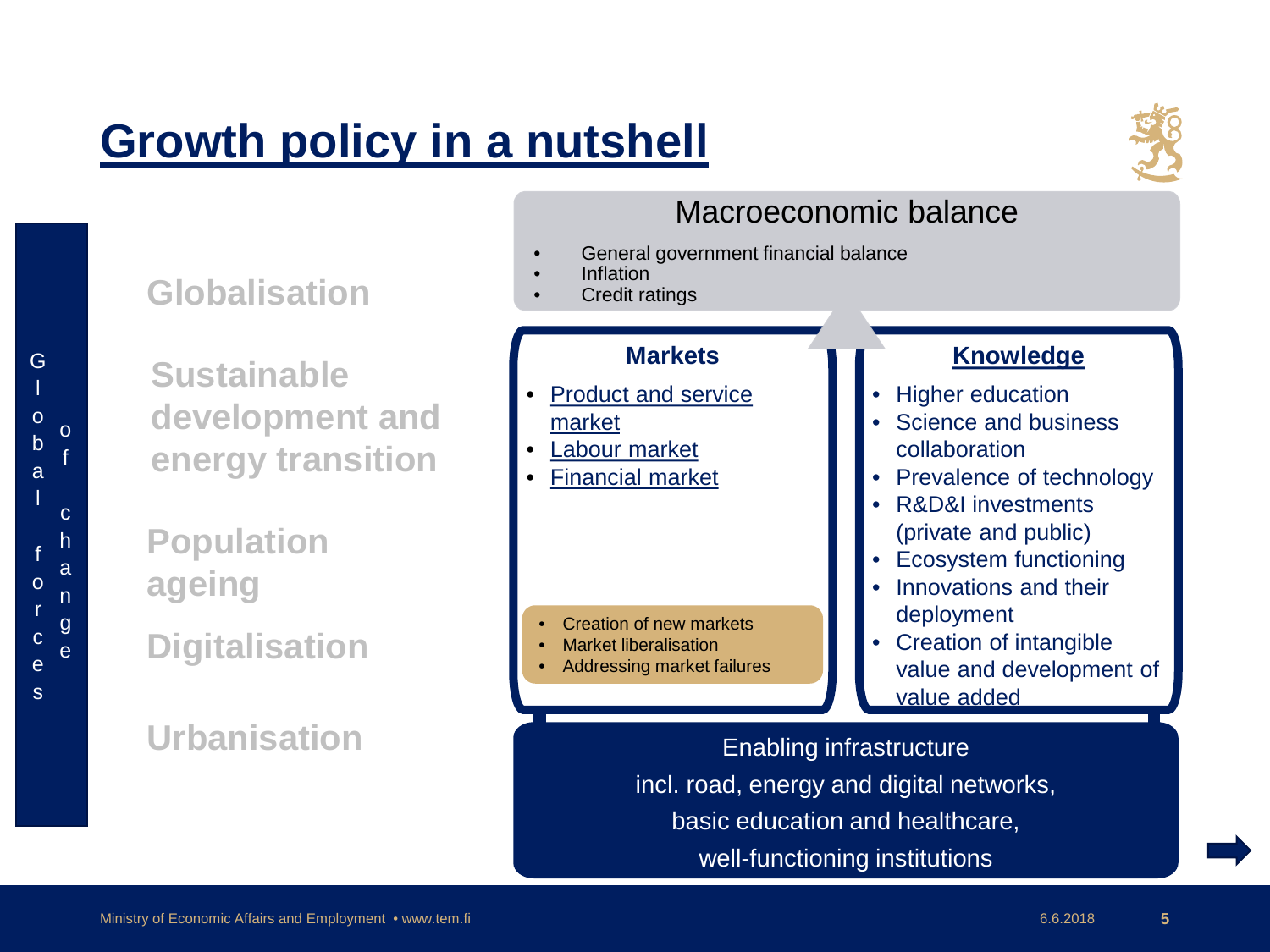**We are constructing an operating environment conducive of growth – working life and functioning markets are key**

- **We are preparing an operating model for industrial policy**
- **We sharpen our labour market outlook**
- **We prepare for Finnish EU Presidency in fall 2019 and focus on e.g. functioning internal markets and external economic relations**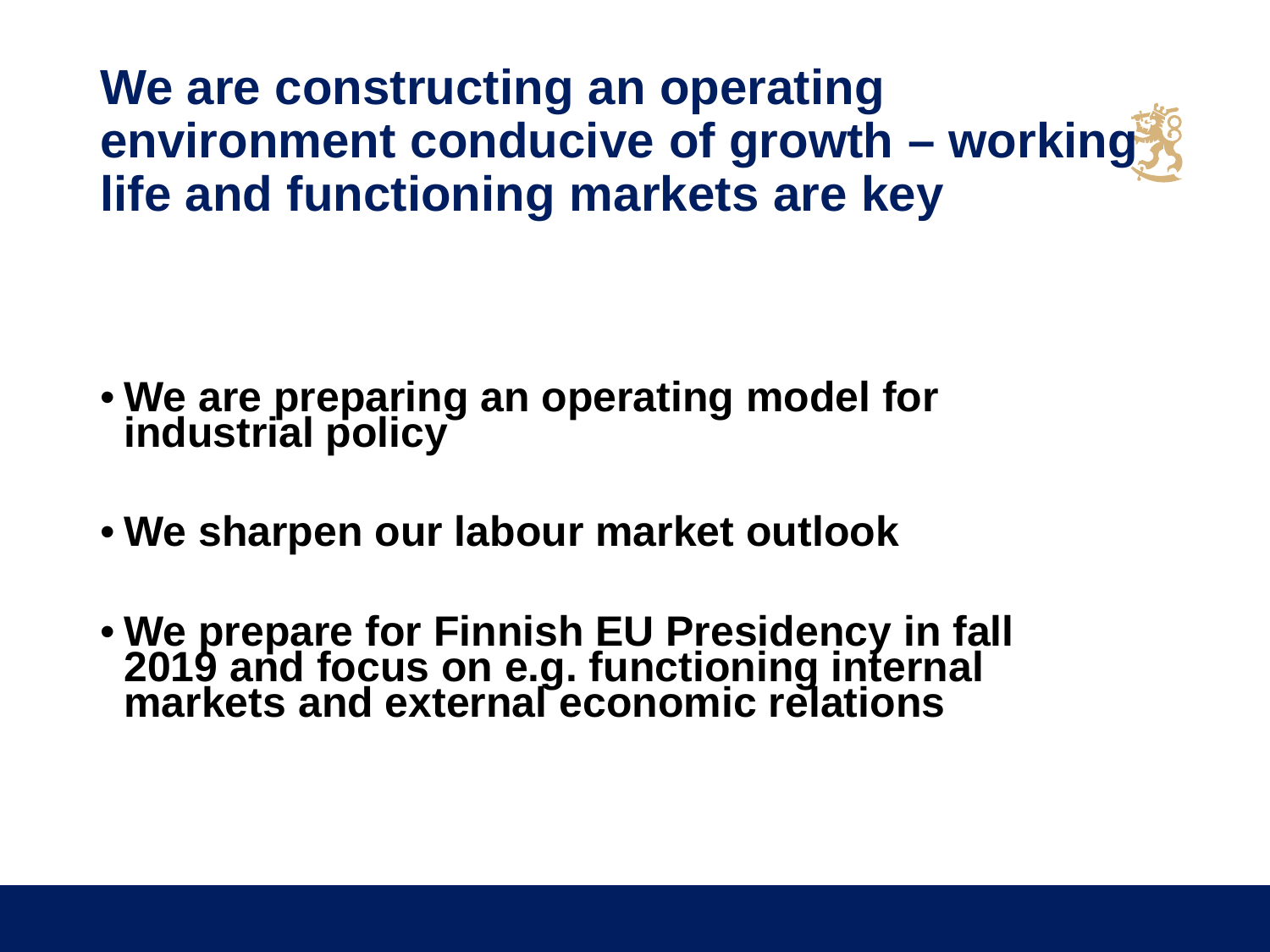# **We strive at know-how, innovation and renewal**



**We renew parnership models, making national strategic choices**

**We implement innovation policy across departmental boundaries**

**We strenghen financing and its efficiency: we increase incentives and risk sharing**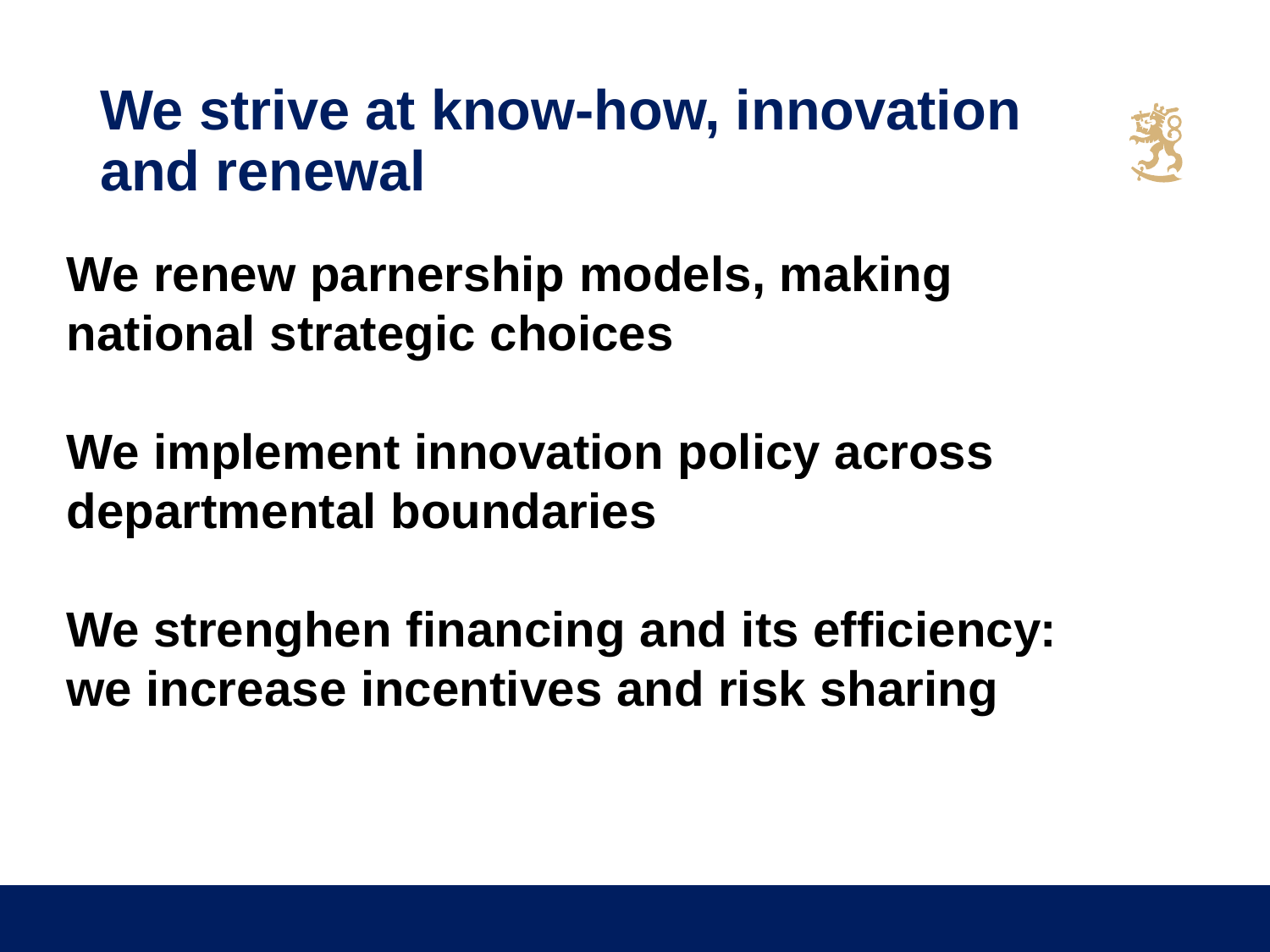# **We support growth in regions**



**We implement growth enhancing operating model in regions**

**We promote emergence of growth service markets**

**We outline a role for cities as growth engines**

**We draft and implement cross governmental entreprenerial strategy**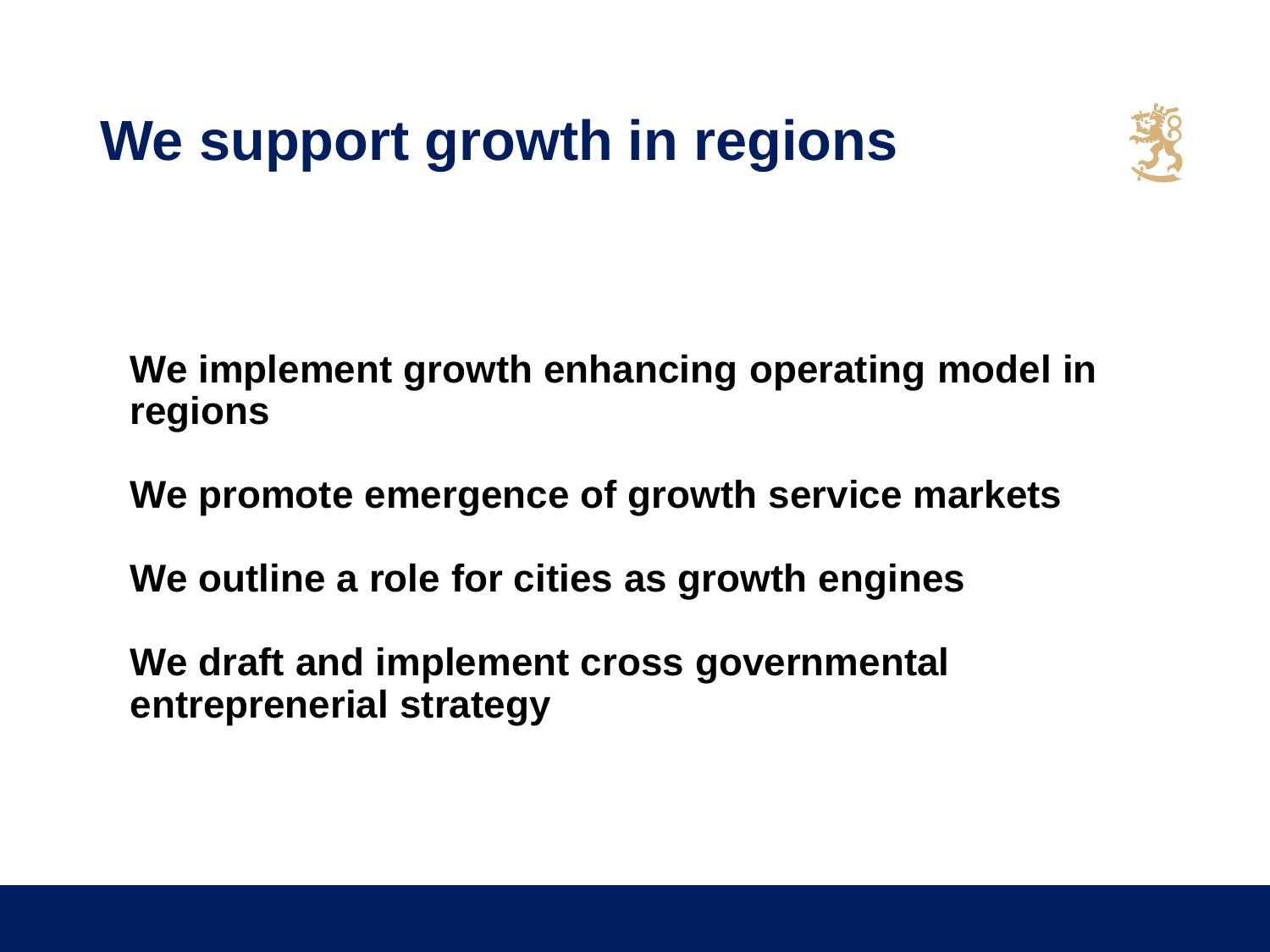## **We will make use of energy transition opportunity**



- **Emission reduction targets call for increase of renewable energy and low-carbon production capacity**
- **Developing low carbon energy technology and new operating models offer new growth opportunities globally**
- **We have a number of strengths:**
	- Smart grid and smart metering
	- Combined heat and power knowhow
	- Biofuels
	- Nuclear safety and nuclear waste management
- **R&D investment, experimentation and co-operation platforms**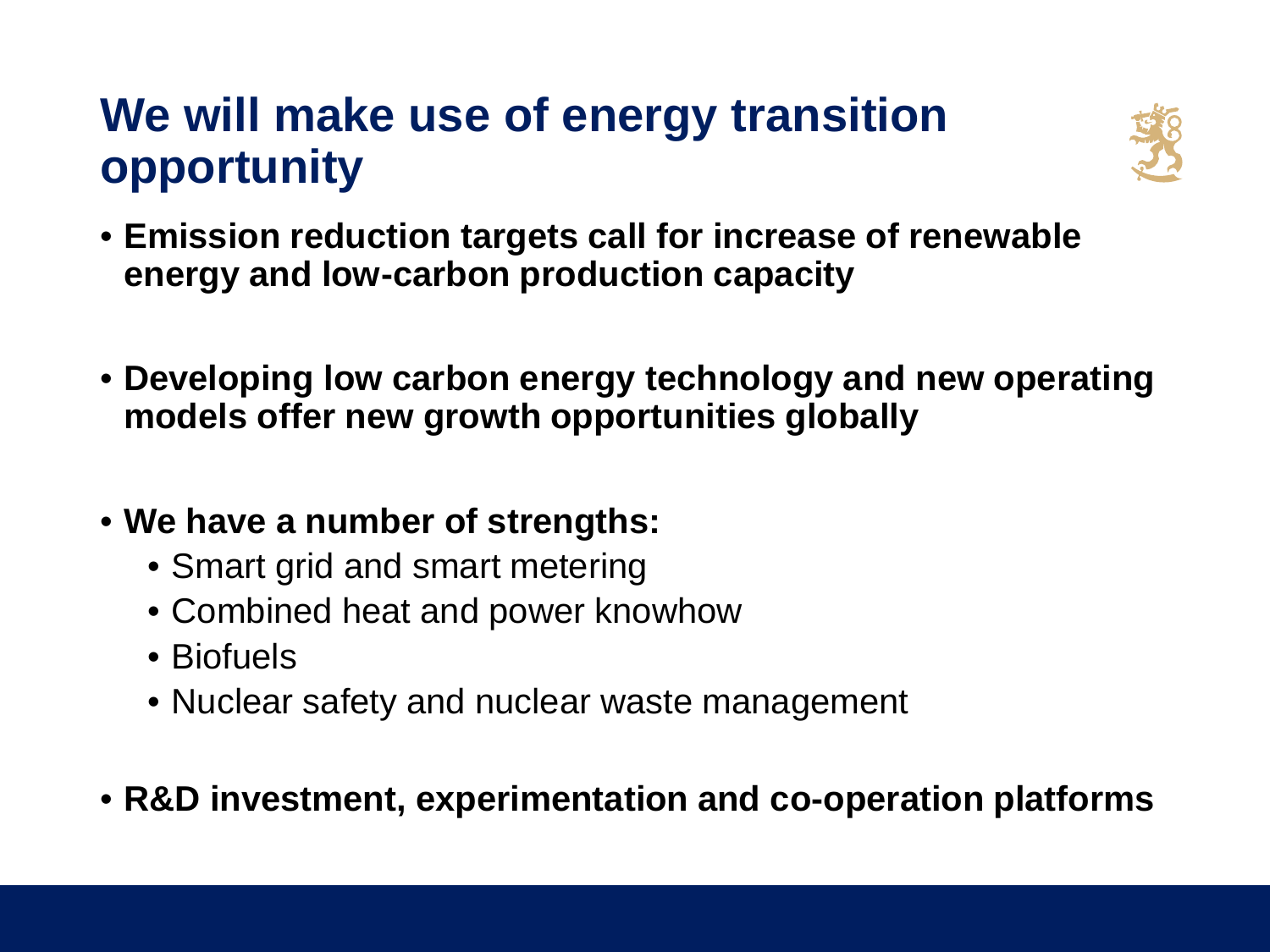#### **Productivity issues and related Country-Specific Recommendations by EU (EPC) FINLAND**

**The crisis years and the setback faced by the electronics sector have considerably reduced the expected contribution of total factor productivity to**  potential growth in the years to come. After several years of decline, total **factor productivity growth has eventually turned positive. The negative or stagnating productivity growth over the last decade remains, however, one of the main challenges for Finland's competitiveness. Beyond the fall in exported volumes, the shift from high-tech goods towards medium-tech goods reduced**  market power and mark-ups. Value added, and thereby productivity, was **further affected.**

**There are large differences in patterns from firm to firm. The most productive firms, and to a lesser extent the least productive, experienced a catching-up process, with robust productivity gains in previous years, notably in manufacturing. However, since the start of the crisis the vast majority in the middle of the distribution had meagre growth rates or even negative rates in the case of services. This has led to an increasing polarisation of the productivity performance of Finnish firms, highlighting a relative lack of policies for increasing the speed of structural change. These policies should aim at spreading innovation, targeting higher public investment in R&D and in other intangible assets and stronger science-business links. This would ensure wider companies participation in innovation, sustaining upwards convergence towards higher-productivity activities.**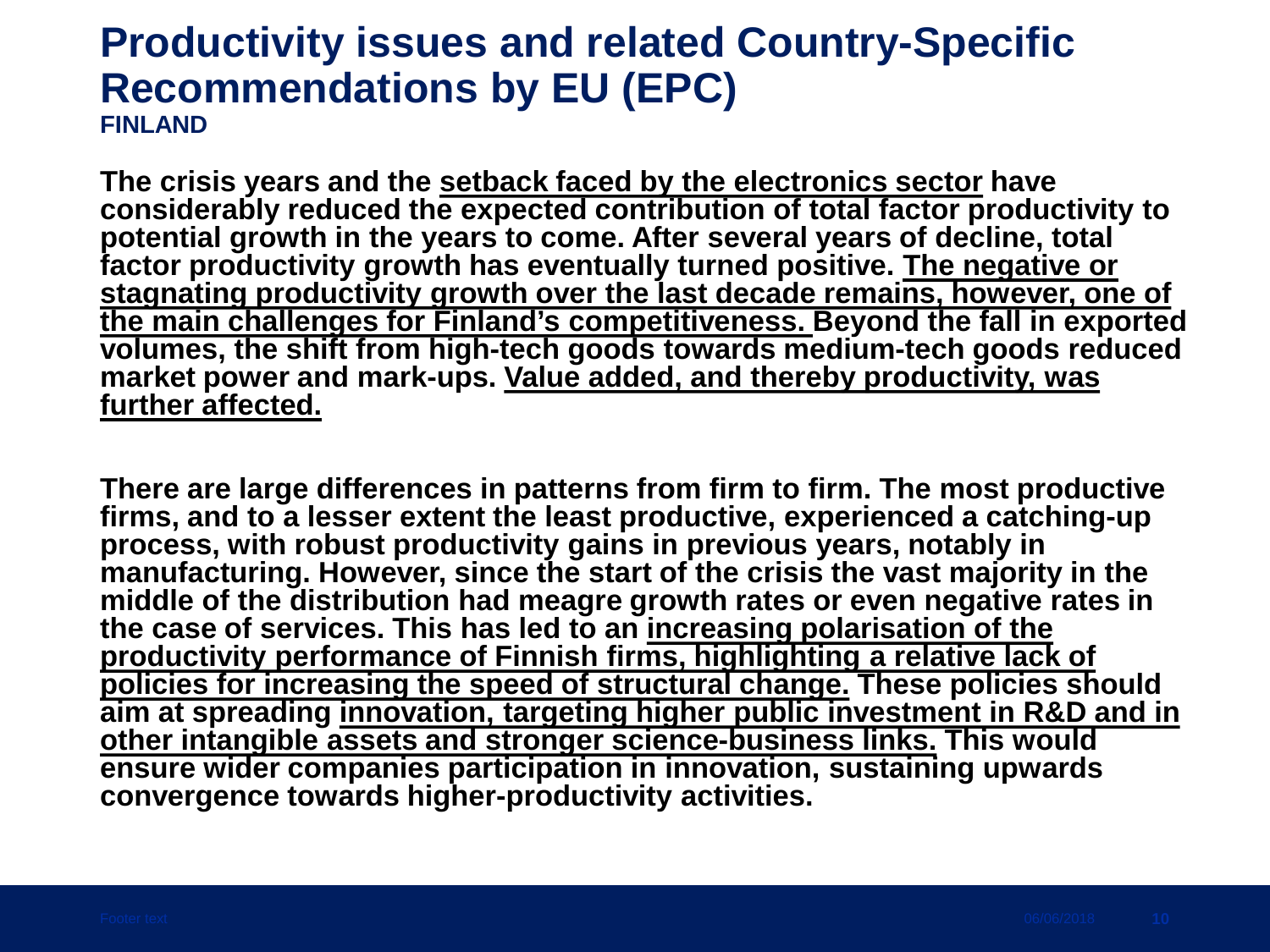<span id="page-10-0"></span>

- Growth policy aims to ensure long-term economic growth.
- Economic growth builds on productivity and labour input.
- The longer the time span, the greater the role of productivity growth; when the time span is very long, productivity can grow much faster than labour input.
- However, it is easier to influence labour input than productivity growth by means of policy making.
- Labour input still has a significant impact on potential growth and thereby on the sustainability of public finances.

#### **Growth = PRODUCTIVITY x LABOUR INPUT**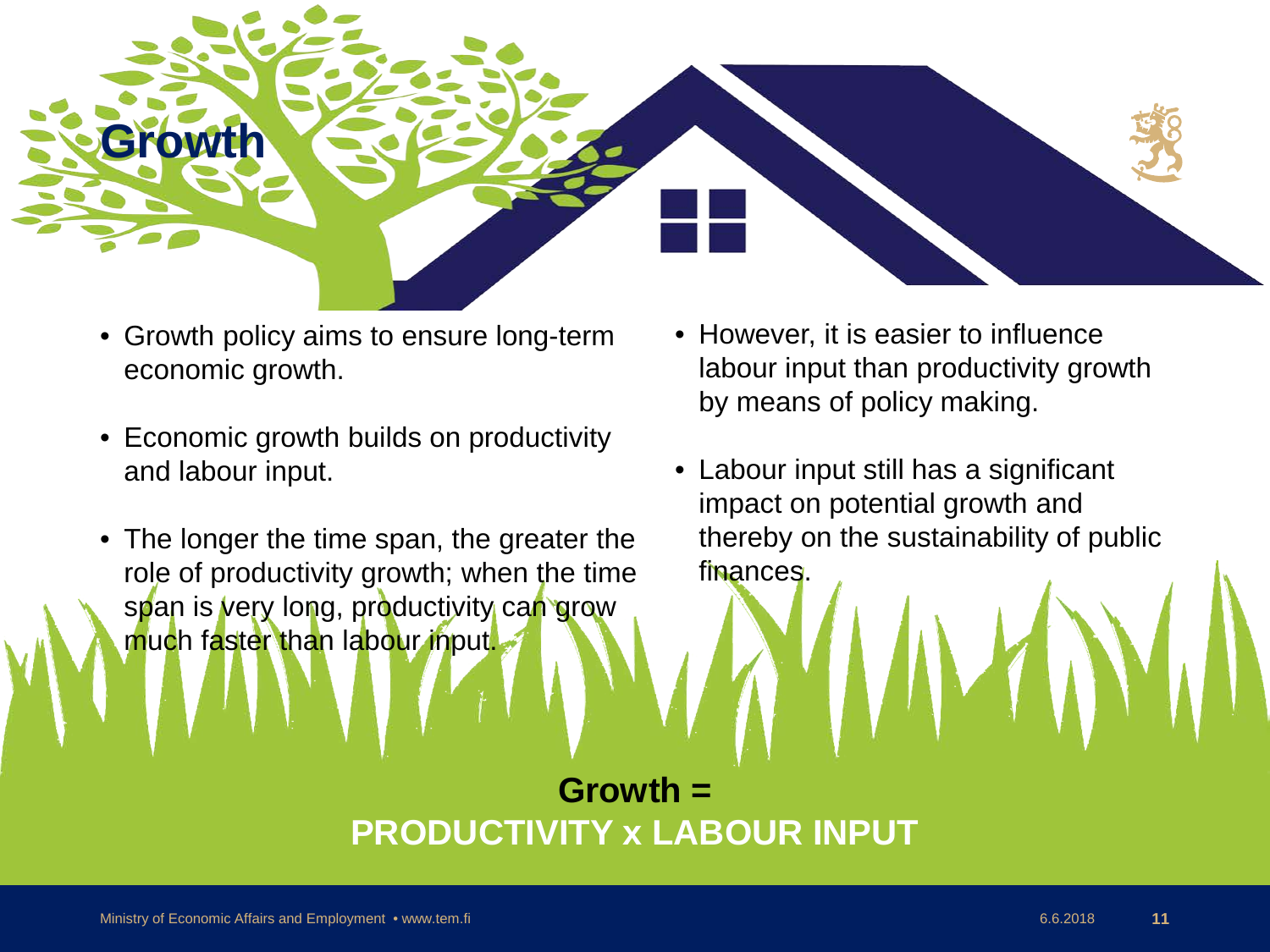

- **Creative destruction** (=renewal at business-branch, enterprise and task levels)
- **Työmarkkinoiden liikkuvuus ja vaihtuvuus** (= how well labour force moves between regions, vocations, enterprises and tasks) is a crucial factor affecting productivity.
- **Tangible and intangible capital** are crucial.
- How big or small is the **growth potential**.
- **Labour input** is affected by the size of working-age population, participating rate, employment rate and hours worked per those working**.**

#### Työ- ja elinkeinoministeriö • www.tem.fi 6.6.2018 **12**

MMMMMM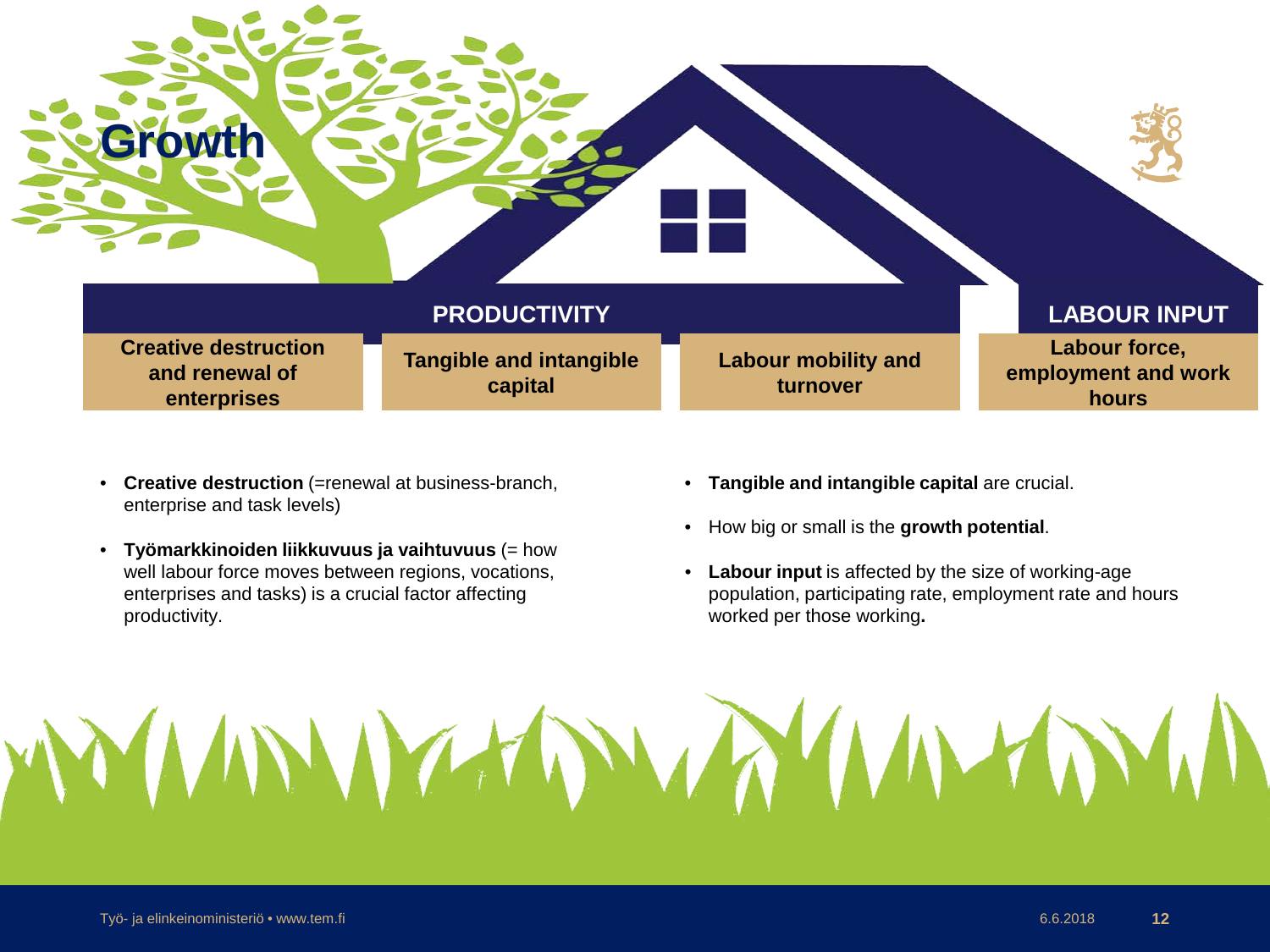## **Potential growth contribution of AI**4.6

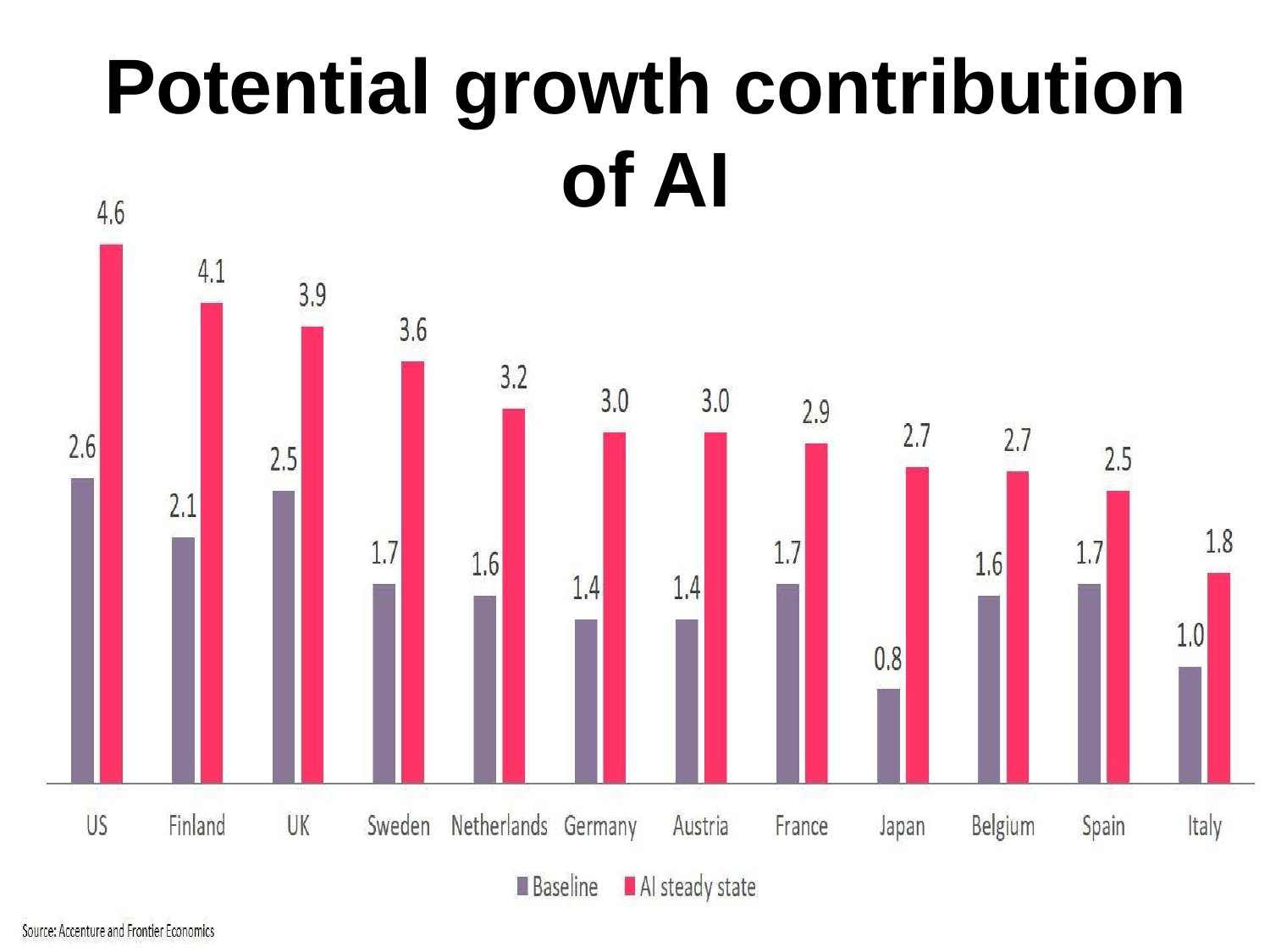## **Digital platform potential**



- Digital platforms in Europe are approaching a total market value of **EUR 4 trillion**
- **Europe is bleeding digital value of the order of 1500 – 3000 billion annually**
- **We need to have a predictable legal framework but that alone will not be all that is needed for a competitive digital platform performance in Europe**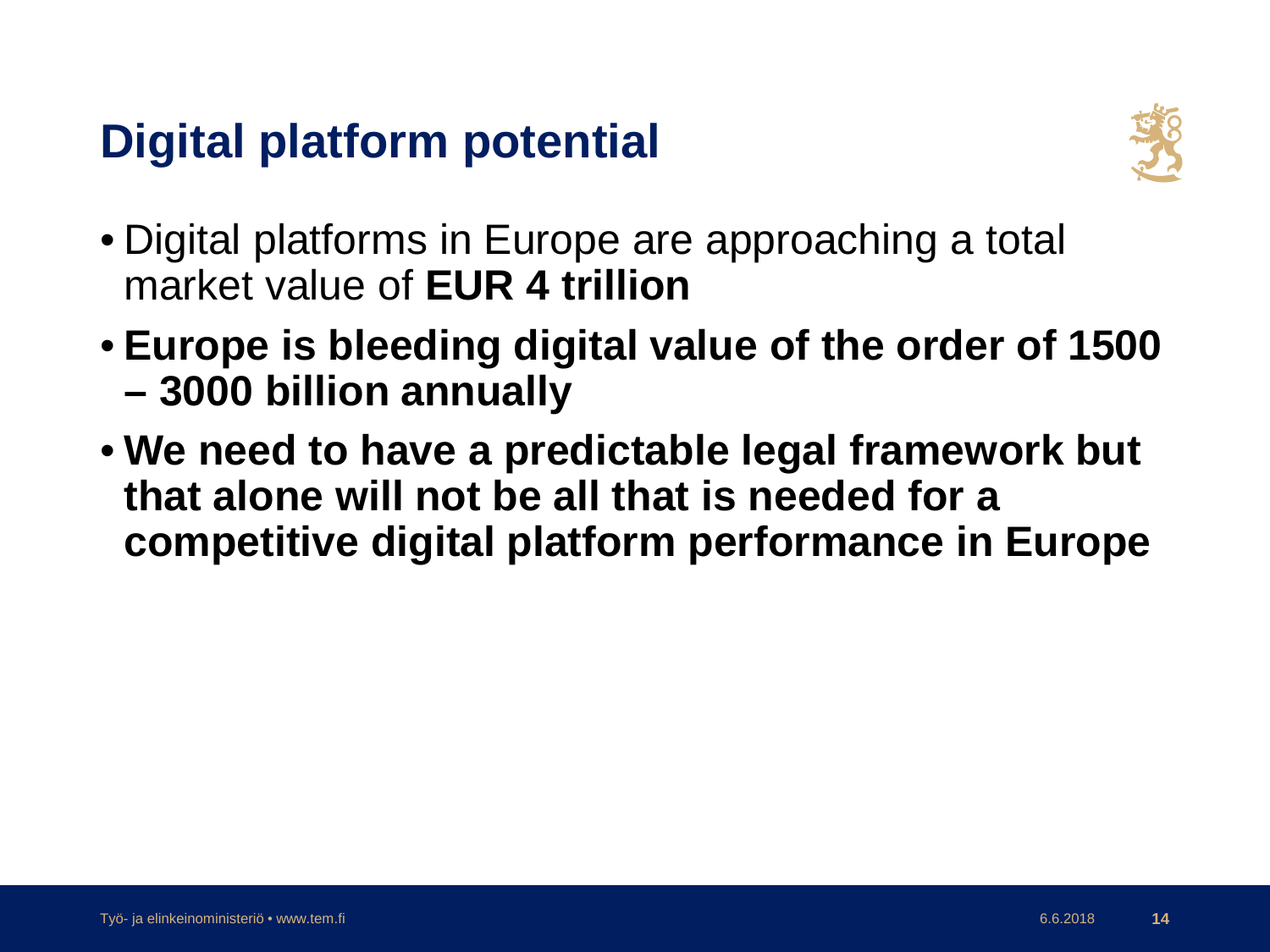# <span id="page-14-0"></span>**Roadmap for New Digital Europe**



**Artificial intelligence DATA: (+blockchain…): Enhancing mobility, Developing, using quality and use of data and applying the key and other framework AI accelerators of conditions digitalisation LITTI DATA PLATFORM ECONOMY KNOWLEDGE AND SKILLS**

**Knowledge and skills: Focusing on innovation readiness, social adaption and leading the change in worklife and society**

**Platforms:** 

**Strengthening European ecosystems to create and capture value from new technologies in global platform economy**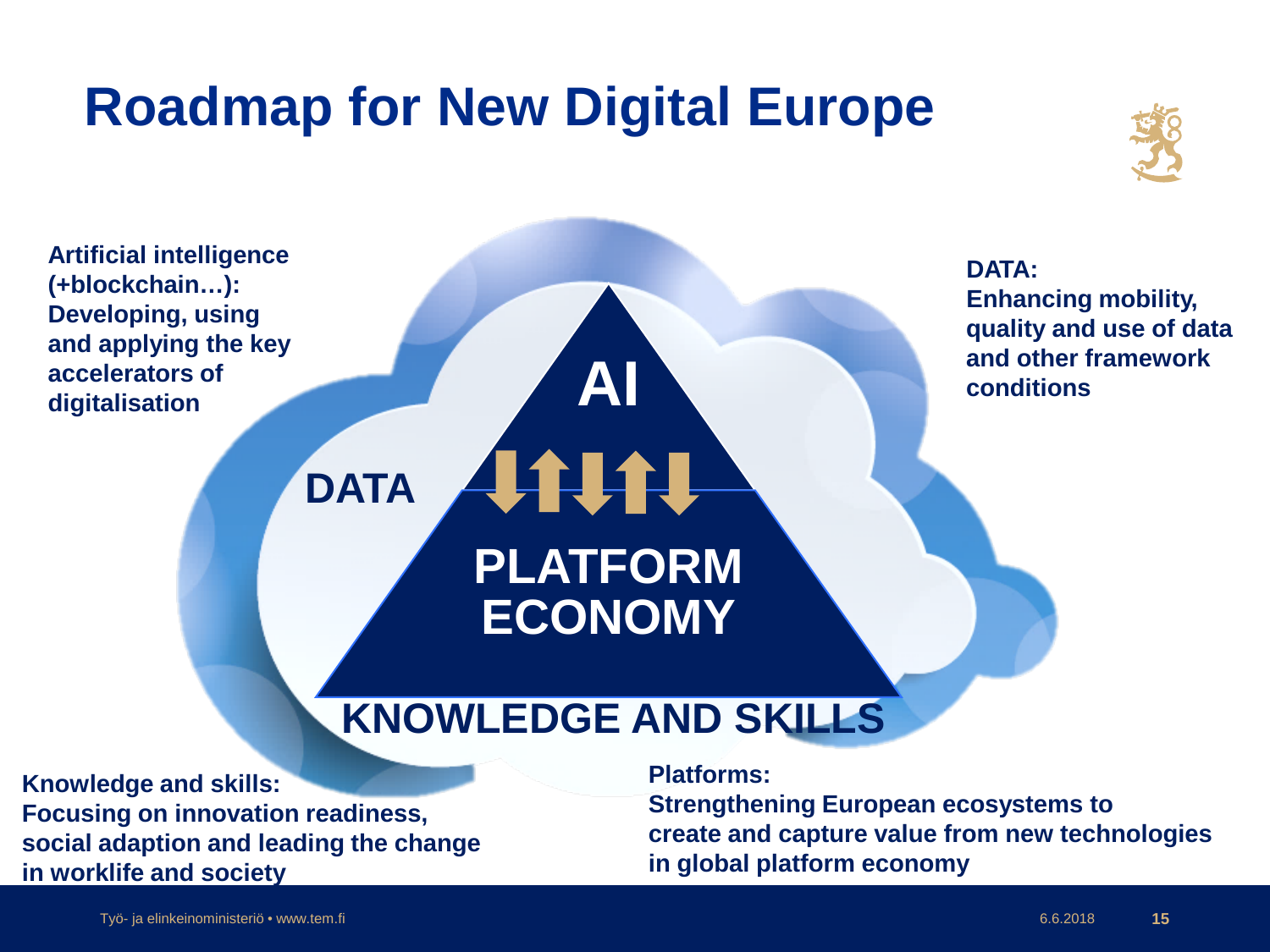#### **Platform economy policy environment**

<span id="page-15-0"></span>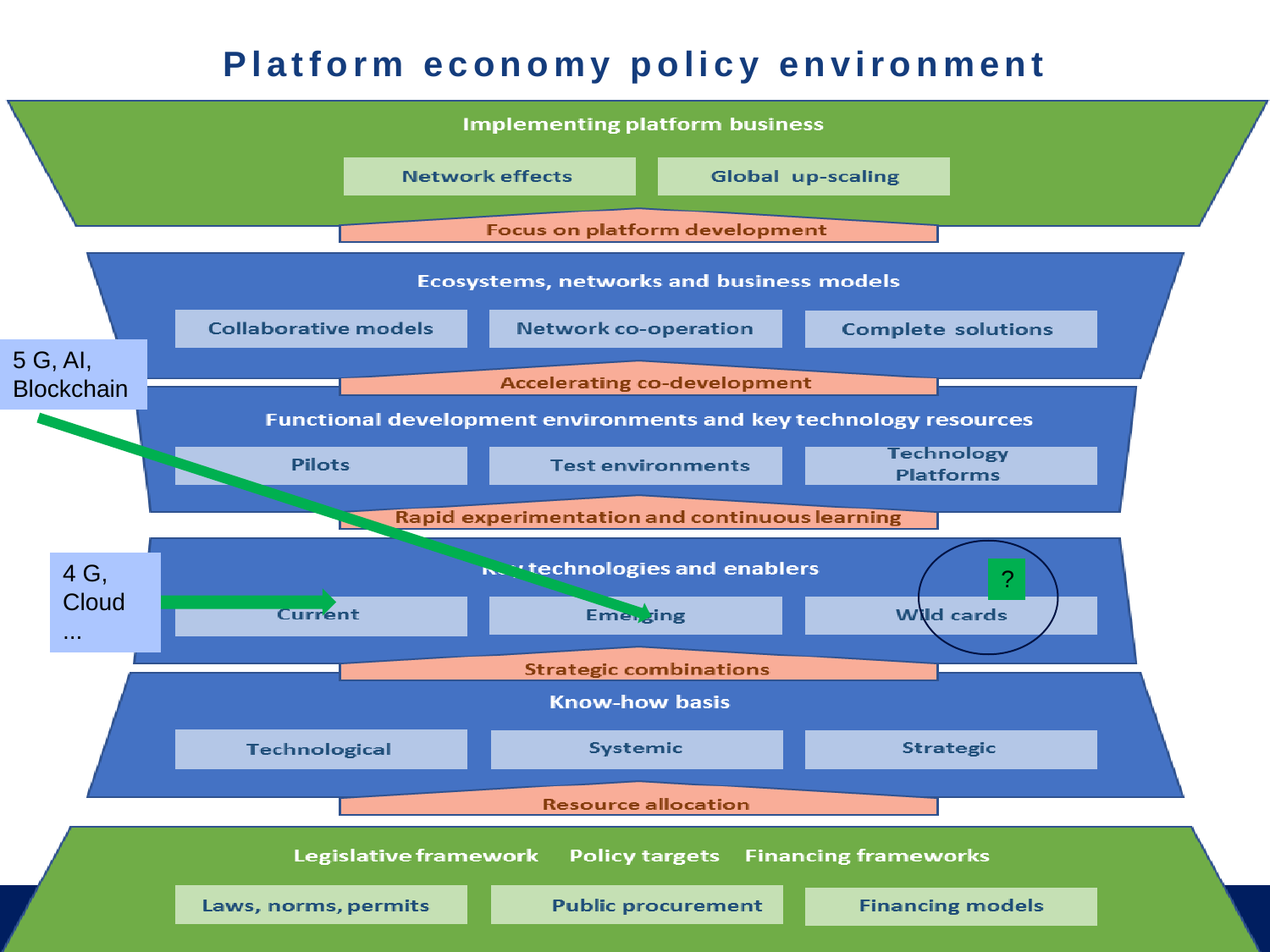<span id="page-16-0"></span>

### GDP per capita and employment rate are below the other Nordics